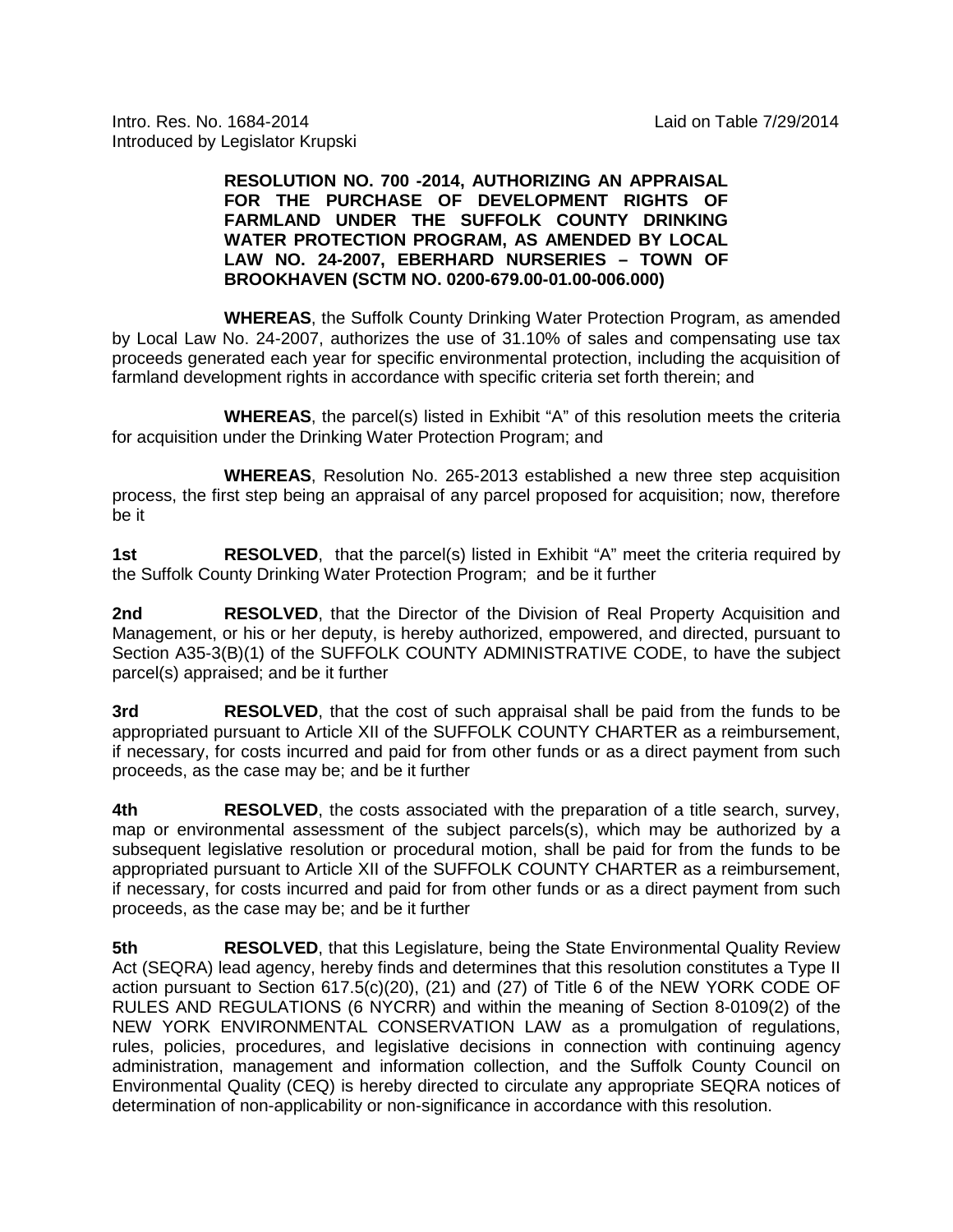DATED: September 9, 2014

## APPROVED BY:

/s/ Steven Bellone County Executive of Suffolk County

Date: September 19, 2014